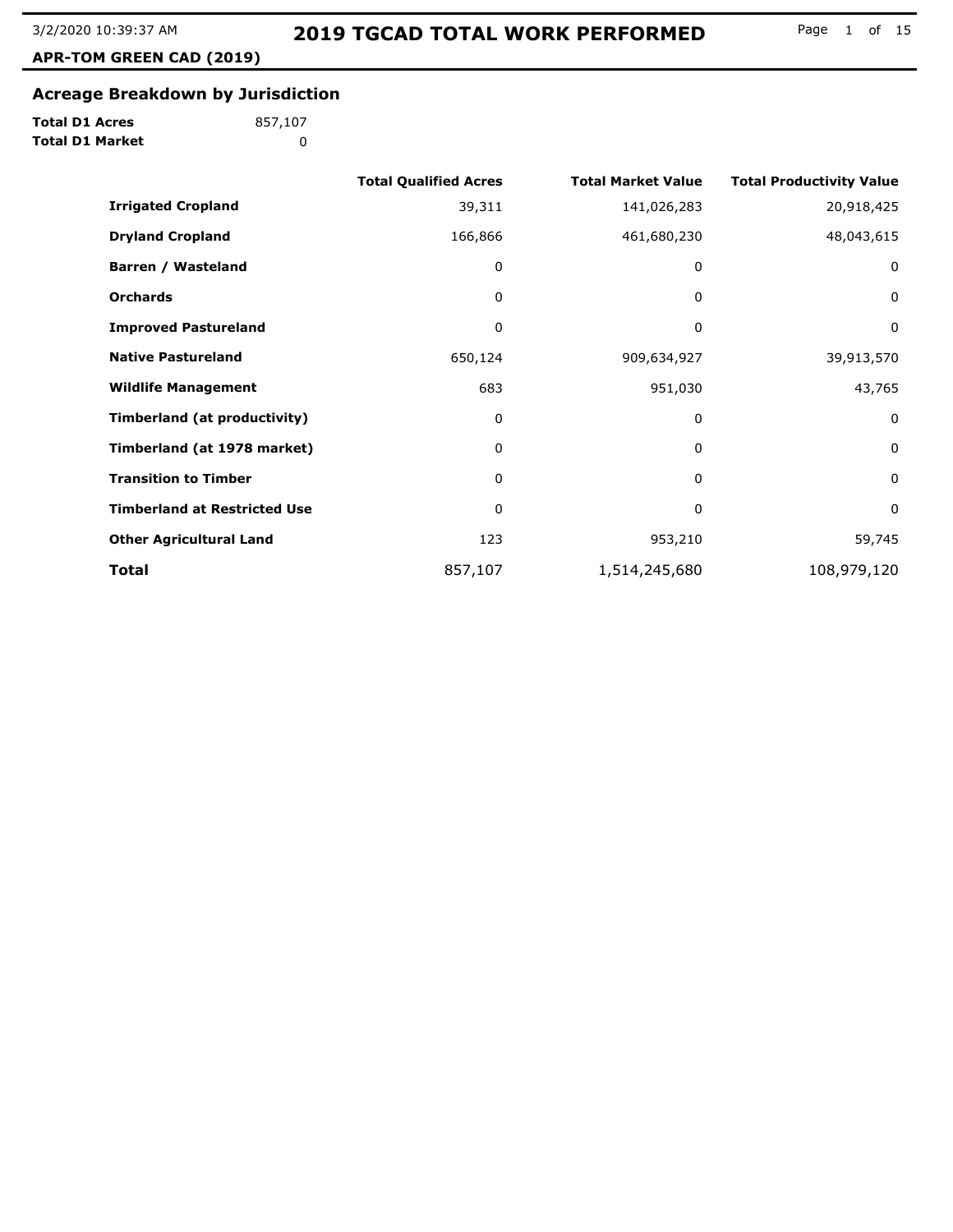**CH-CHRISTOVAL ISD (2019)**

# **Acreage Breakdown by Jurisdiction**

**Total D1 Acres Total D1 Market**

|                                     | <b>Total Qualified Acres</b> | <b>Total Market Value</b> | <b>Total Productivity Value</b> |
|-------------------------------------|------------------------------|---------------------------|---------------------------------|
| <b>Irrigated Cropland</b>           | 2,554                        | 14,358,748                | 1,359,683                       |
| <b>Dryland Cropland</b>             | 3,243                        | 15,216,169                | 936,076                         |
| Barren / Wasteland                  | 0                            | 0                         | 0                               |
| <b>Orchards</b>                     | 0                            | 0                         | $\mathbf 0$                     |
| <b>Improved Pastureland</b>         | 0                            | 0                         | 0                               |
| <b>Native Pastureland</b>           | 182,689                      | 241,775,433               | 10,877,541                      |
| <b>Wildlife Management</b>          | 35                           | 173,750                   | 2,335                           |
| <b>Timberland (at productivity)</b> | 0                            | 0                         | $\mathbf{0}$                    |
| Timberland (at 1978 market)         | 0                            | 0                         | $\mathbf 0$                     |
| <b>Transition to Timber</b>         | 0                            | 0                         | 0                               |
| <b>Timberland at Restricted Use</b> | 0                            | 0                         | $\mathbf 0$                     |
| <b>Other Agricultural Land</b>      | 112                          | 894,440                   | 59,745                          |
| Total                               | 188,633                      | 272,418,540               | 13,235,380                      |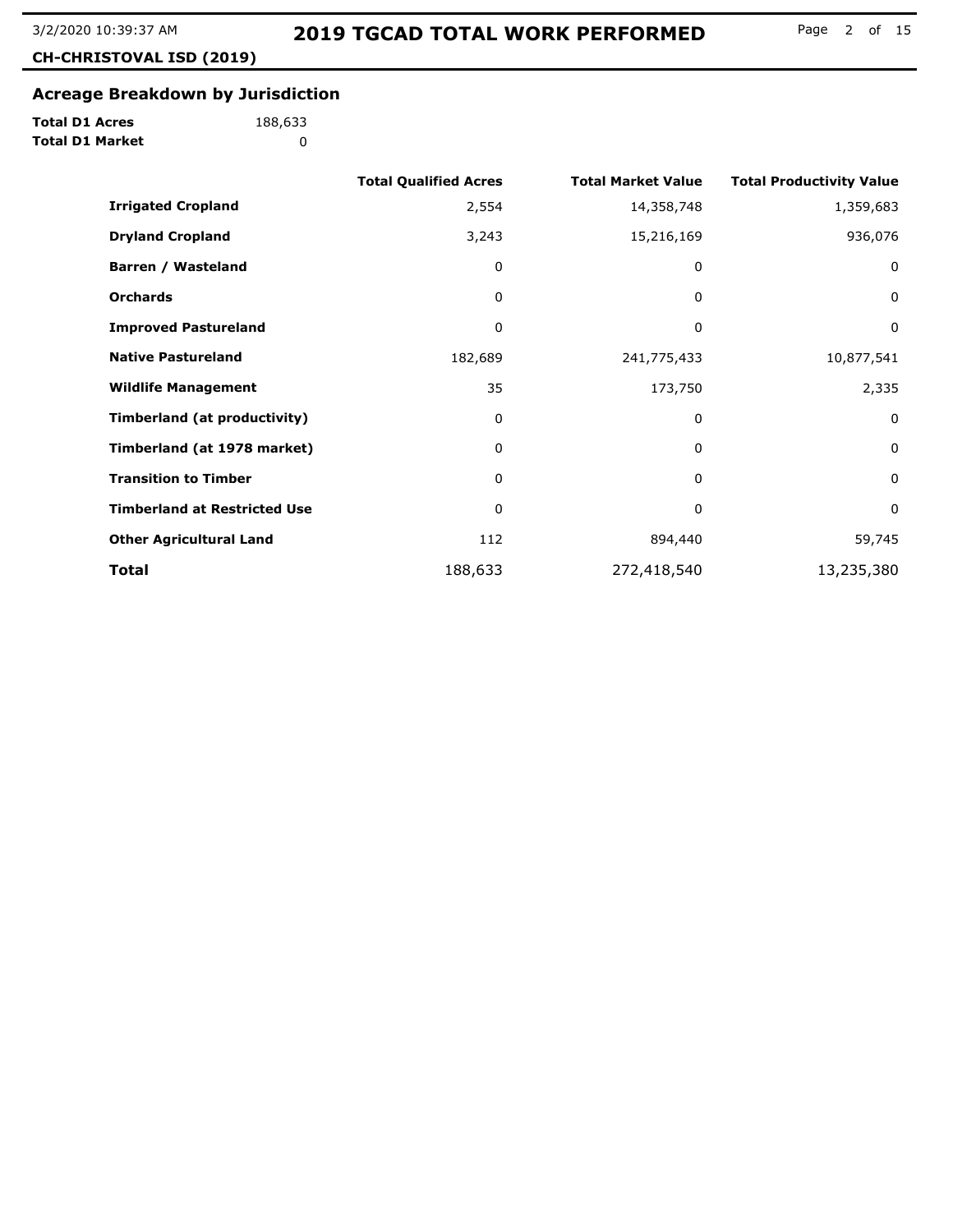**CR-TOM GREEN COUNTY (2019)**

#### **Acreage Breakdown by Jurisdiction**

**Total D1 Acres Total D1 Market**

|                                     | <b>Total Qualified Acres</b> | <b>Total Market Value</b> | <b>Total Productivity Value</b> |
|-------------------------------------|------------------------------|---------------------------|---------------------------------|
| <b>Irrigated Cropland</b>           | 39,311                       | 141,026,283               | 20,918,425                      |
| <b>Dryland Cropland</b>             | 166,866                      | 461,680,230               | 48,043,615                      |
| <b>Barren / Wasteland</b>           | 0                            | 0                         | 0                               |
| <b>Orchards</b>                     | 0                            | 0                         | $\mathbf 0$                     |
| <b>Improved Pastureland</b>         | 0                            | 0                         | 0                               |
| <b>Native Pastureland</b>           | 650,124                      | 909,634,927               | 39,913,570                      |
| <b>Wildlife Management</b>          | 683                          | 951,030                   | 43,765                          |
| Timberland (at productivity)        | 0                            | 0                         | 0                               |
| Timberland (at 1978 market)         | 0                            | $\Omega$                  | 0                               |
| <b>Transition to Timber</b>         | 0                            | 0                         | 0                               |
| <b>Timberland at Restricted Use</b> | 0                            | 0                         | $\mathbf 0$                     |
| <b>Other Agricultural Land</b>      | 123                          | 953,210                   | 59,745                          |
| Total                               | 857,107                      | 1,514,245,680             | 108,979,120                     |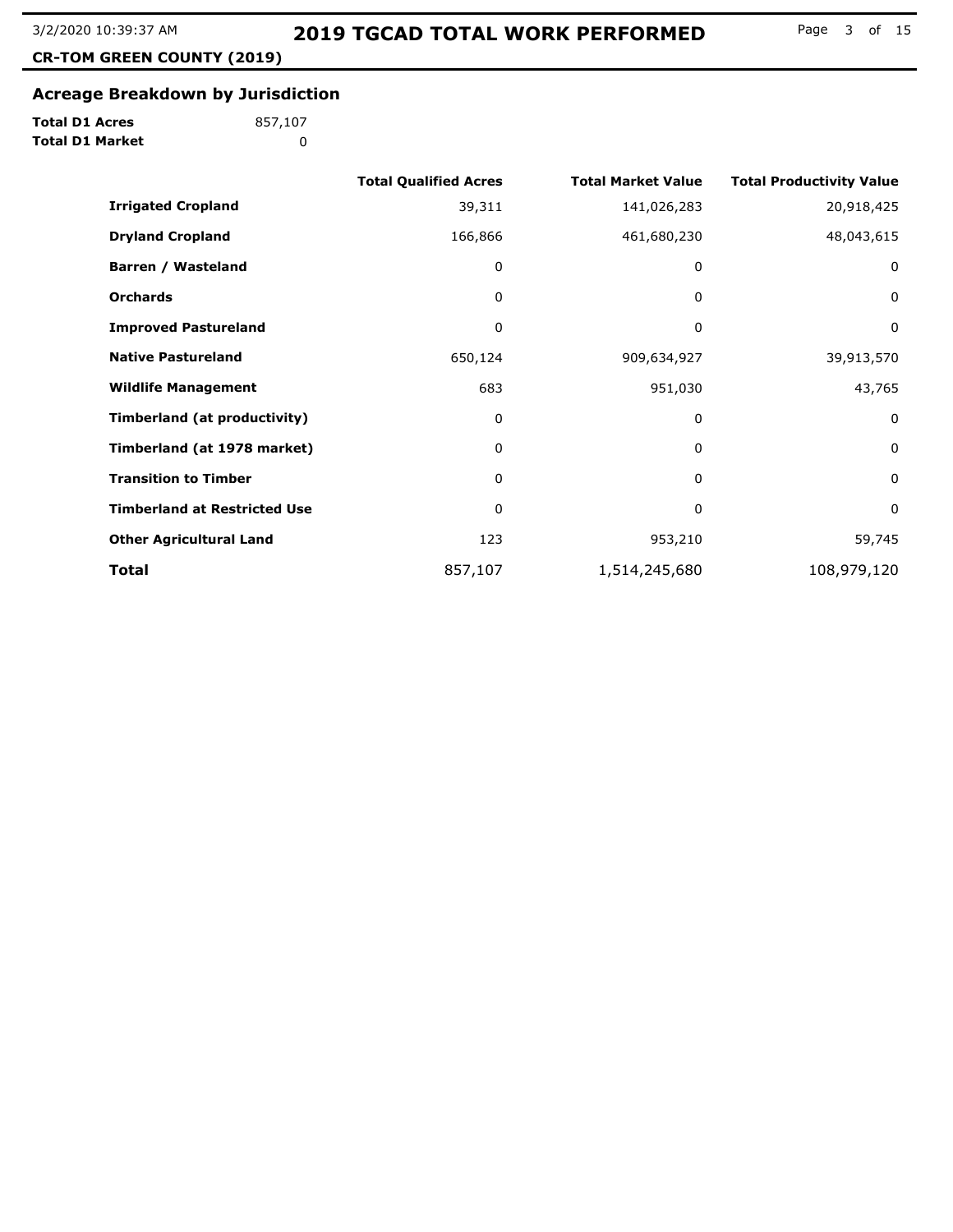**CT-CITY OF SAN ANGELO (2019)**

#### **Acreage Breakdown by Jurisdiction**

**Total D1 Acres Total D1 Market**

|                                     | <b>Total Qualified Acres</b> | <b>Total Market Value</b> | <b>Total Productivity Value</b> |
|-------------------------------------|------------------------------|---------------------------|---------------------------------|
| <b>Irrigated Cropland</b>           | 456                          | 4,155,408                 | 243,110                         |
| <b>Dryland Cropland</b>             | 1,348                        | 5,117,292                 | 391,030                         |
| Barren / Wasteland                  | 0                            | 0                         | $\mathbf 0$                     |
| <b>Orchards</b>                     | 0                            | 0                         | $\mathbf 0$                     |
| <b>Improved Pastureland</b>         | 0                            | 0                         | $\mathbf 0$                     |
| <b>Native Pastureland</b>           | 920                          | 3,881,610                 | 62,540                          |
| <b>Wildlife Management</b>          | 0                            | 0                         | $\mathbf 0$                     |
| Timberland (at productivity)        | 0                            | 0                         | $\mathbf 0$                     |
| Timberland (at 1978 market)         | 0                            | $\Omega$                  | $\mathbf 0$                     |
| <b>Transition to Timber</b>         | 0                            | 0                         | $\mathbf 0$                     |
| <b>Timberland at Restricted Use</b> | 0                            | $\Omega$                  | $\mathbf 0$                     |
| <b>Other Agricultural Land</b>      | 3                            | 20,090                    | $\mathbf 0$                     |
| Total                               | 2,727                        | 13,174,400                | 696,680                         |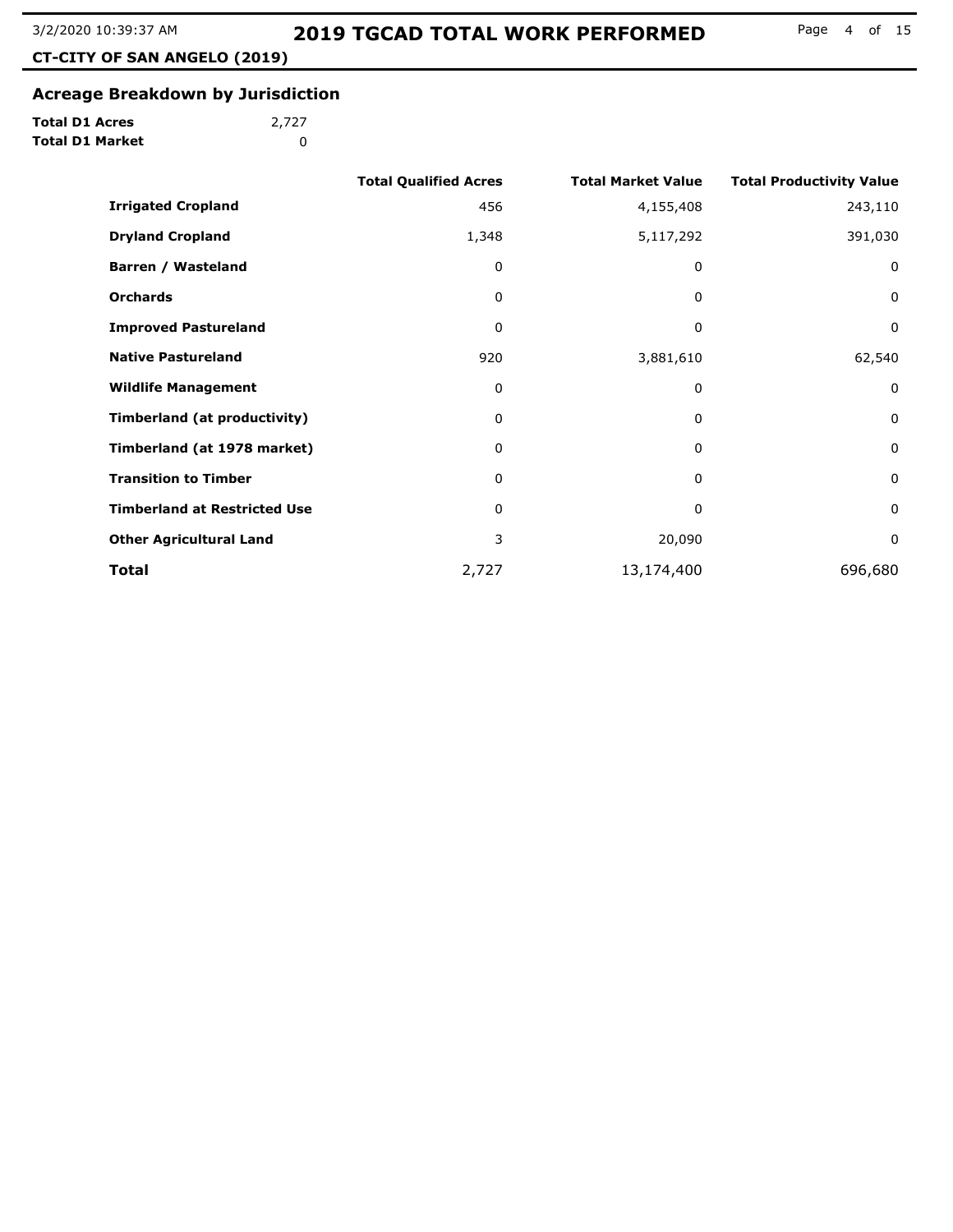Page 5 of 15

**FD-TGC EMERGENCY SERVICES #1**

#### **Acreage Breakdown by Jurisdiction**

**Total D1 Acres Total D1 Market**

**(2019)**

|                                     | <b>Total Qualified Acres</b> | <b>Total Market Value</b> | <b>Total Productivity Value</b> |
|-------------------------------------|------------------------------|---------------------------|---------------------------------|
| <b>Irrigated Cropland</b>           | 1,517                        | 4,835,794                 | 809,195                         |
| <b>Dryland Cropland</b>             | 11,273                       | 31,314,235                | 3,246,427                       |
| Barren / Wasteland                  | 0                            | 0                         | 0                               |
| <b>Orchards</b>                     | 0                            | 0                         | 0                               |
| <b>Improved Pastureland</b>         | 0                            | 0                         | 0                               |
| <b>Native Pastureland</b>           | 115,966                      | 165,339,251               | 7,288,478                       |
| <b>Wildlife Management</b>          | 0                            | 0                         | $\mathbf 0$                     |
| Timberland (at productivity)        | 0                            | 0                         | $\mathbf 0$                     |
| Timberland (at 1978 market)         | 0                            | 0                         | $\mathbf 0$                     |
| <b>Transition to Timber</b>         | 0                            | 0                         | $\mathbf 0$                     |
| <b>Timberland at Restricted Use</b> | 0                            | 0                         | $\mathbf 0$                     |
| <b>Other Agricultural Land</b>      | 6                            | 35,280                    | $\mathbf 0$                     |
| <b>Total</b>                        | 128,762                      | 201,524,560               | 11,344,100                      |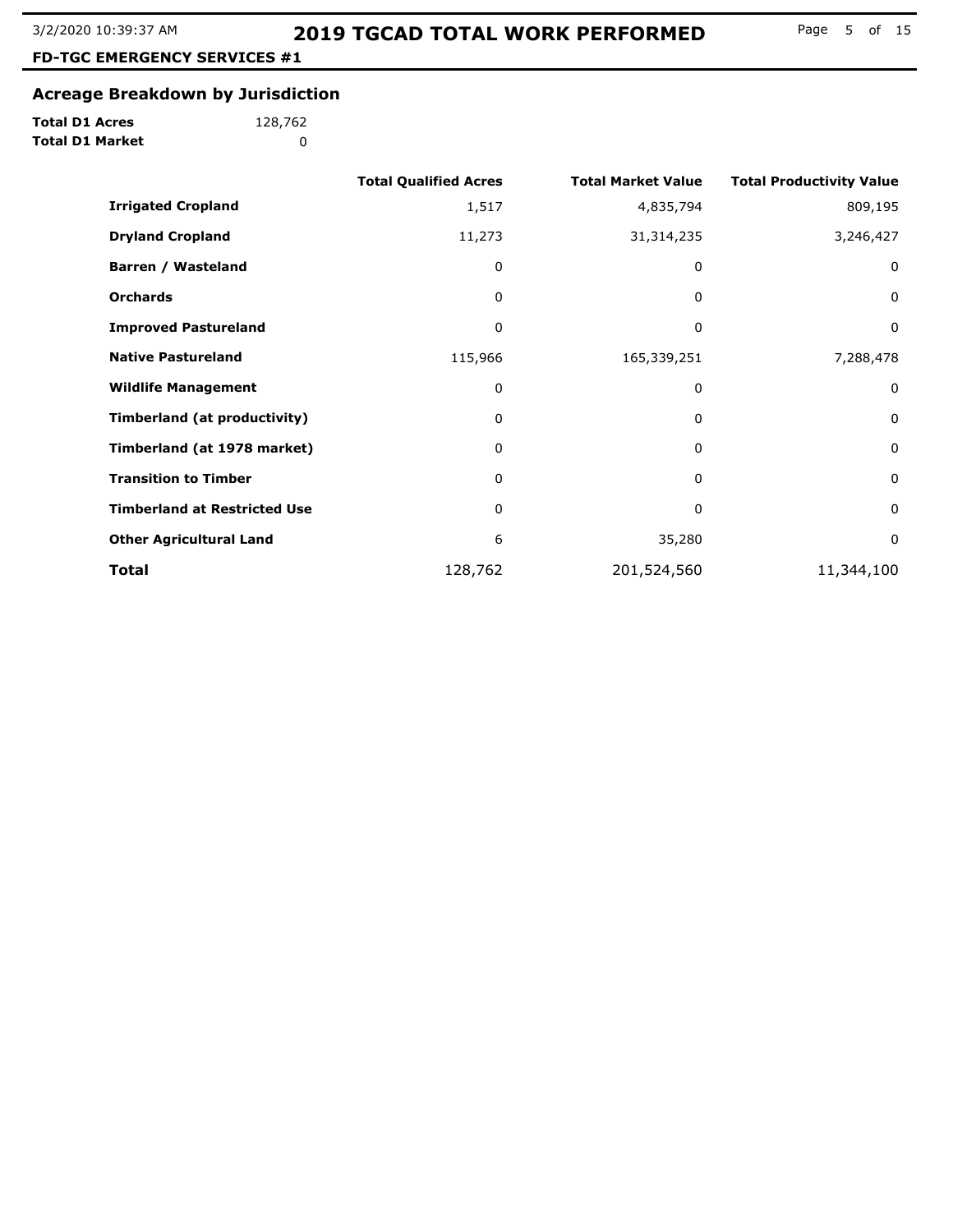**GC-GRAPE CREEK ISD (2019)**

# **Acreage Breakdown by Jurisdiction**

**Total D1 Acres Total D1 Market**

|                                     | <b>Total Qualified Acres</b> | <b>Total Market Value</b> | <b>Total Productivity Value</b> |
|-------------------------------------|------------------------------|---------------------------|---------------------------------|
| <b>Irrigated Cropland</b>           | 1,059                        | 2,995,697                 | 564,730                         |
| <b>Dryland Cropland</b>             | 7,780                        | 20,132,636                | 2,239,178                       |
| Barren / Wasteland                  | 0                            | 0                         | 0                               |
| <b>Orchards</b>                     | 0                            | 0                         | 0                               |
| <b>Improved Pastureland</b>         | 0                            | 0                         | $\mathbf 0$                     |
| <b>Native Pastureland</b>           | 73,306                       | 89,795,447                | 4,607,032                       |
| <b>Wildlife Management</b>          | 0                            | 0                         | $\mathbf 0$                     |
| Timberland (at productivity)        | 0                            | 0                         | 0                               |
| Timberland (at 1978 market)         | 0                            | 0                         | $\mathbf 0$                     |
| <b>Transition to Timber</b>         | 0                            | $\Omega$                  | $\mathbf 0$                     |
| <b>Timberland at Restricted Use</b> | 0                            | 0                         | $\mathbf 0$                     |
| <b>Other Agricultural Land</b>      | 6                            | 35,280                    | $\mathbf 0$                     |
| Total                               | 82,151                       | 112,959,060               | 7,410,940                       |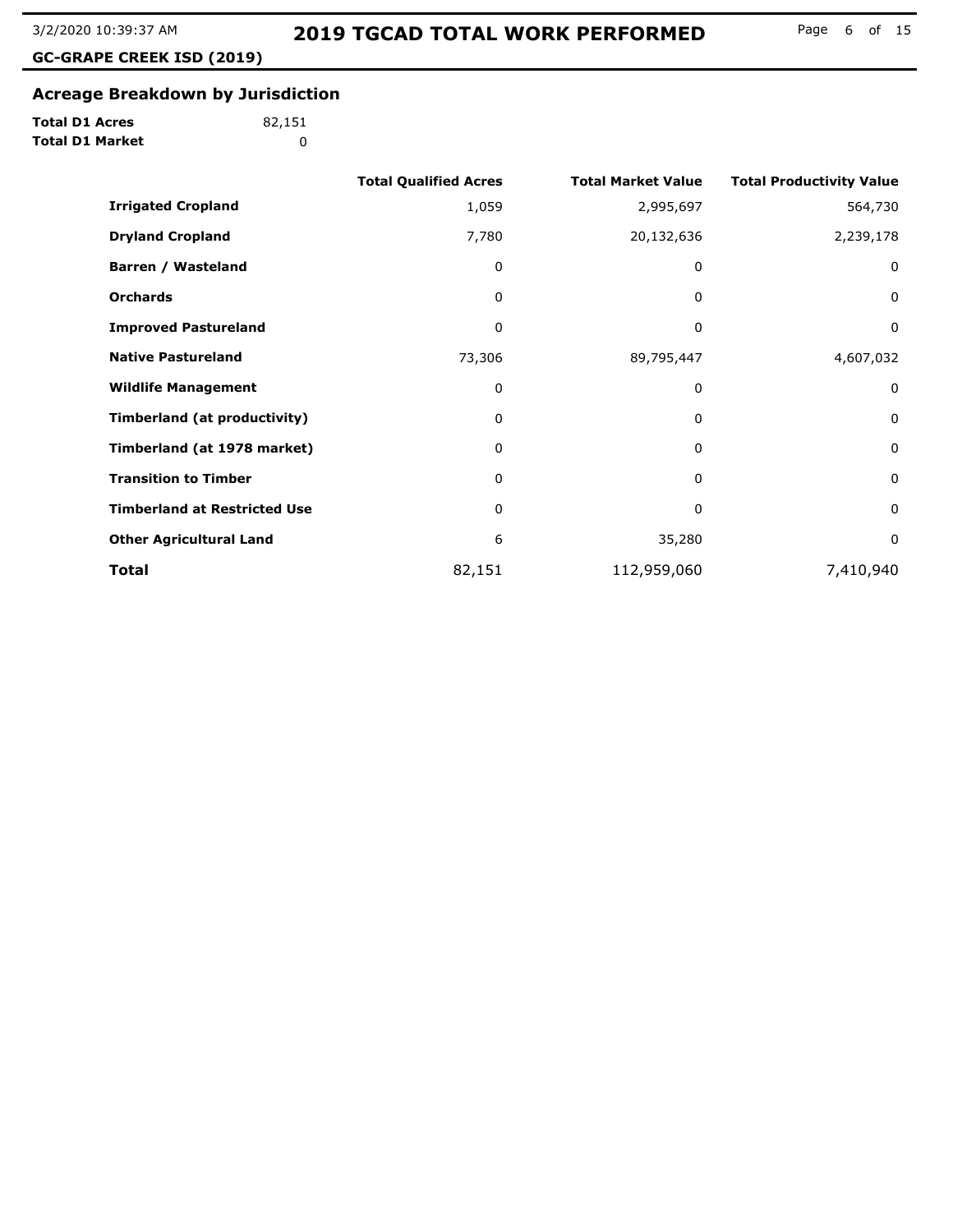**IC-IRION COUNTY WATER DIST**

#### **Acreage Breakdown by Jurisdiction**

**Total D1 Acres Total D1 Market**

**(2019)**

|                                     | <b>Total Qualified Acres</b> | <b>Total Market Value</b> | <b>Total Productivity Value</b> |
|-------------------------------------|------------------------------|---------------------------|---------------------------------|
| <b>Irrigated Cropland</b>           | 0                            | 0                         | 0                               |
| <b>Dryland Cropland</b>             | 0                            | 0                         | 0                               |
| Barren / Wasteland                  | 0                            | 0                         | $\mathbf 0$                     |
| <b>Orchards</b>                     | 0                            | 0                         | $\mathbf 0$                     |
| <b>Improved Pastureland</b>         | 0                            | 0                         | 0                               |
| <b>Native Pastureland</b>           | 31,503                       | 40,756,130                | 1,852,590                       |
| <b>Wildlife Management</b>          | 0                            | 0                         | 0                               |
| <b>Timberland (at productivity)</b> | 0                            | 0                         | $\mathbf 0$                     |
| Timberland (at 1978 market)         | 0                            | 0                         | $\mathbf{0}$                    |
| <b>Transition to Timber</b>         | 0                            | 0                         | $\mathbf 0$                     |
| <b>Timberland at Restricted Use</b> | 0                            | 0                         | $\mathbf 0$                     |
| <b>Other Agricultural Land</b>      | 0                            | 0                         | $\mathbf 0$                     |
| Total                               | 31,503                       | 40,756,130                | 1,852,590                       |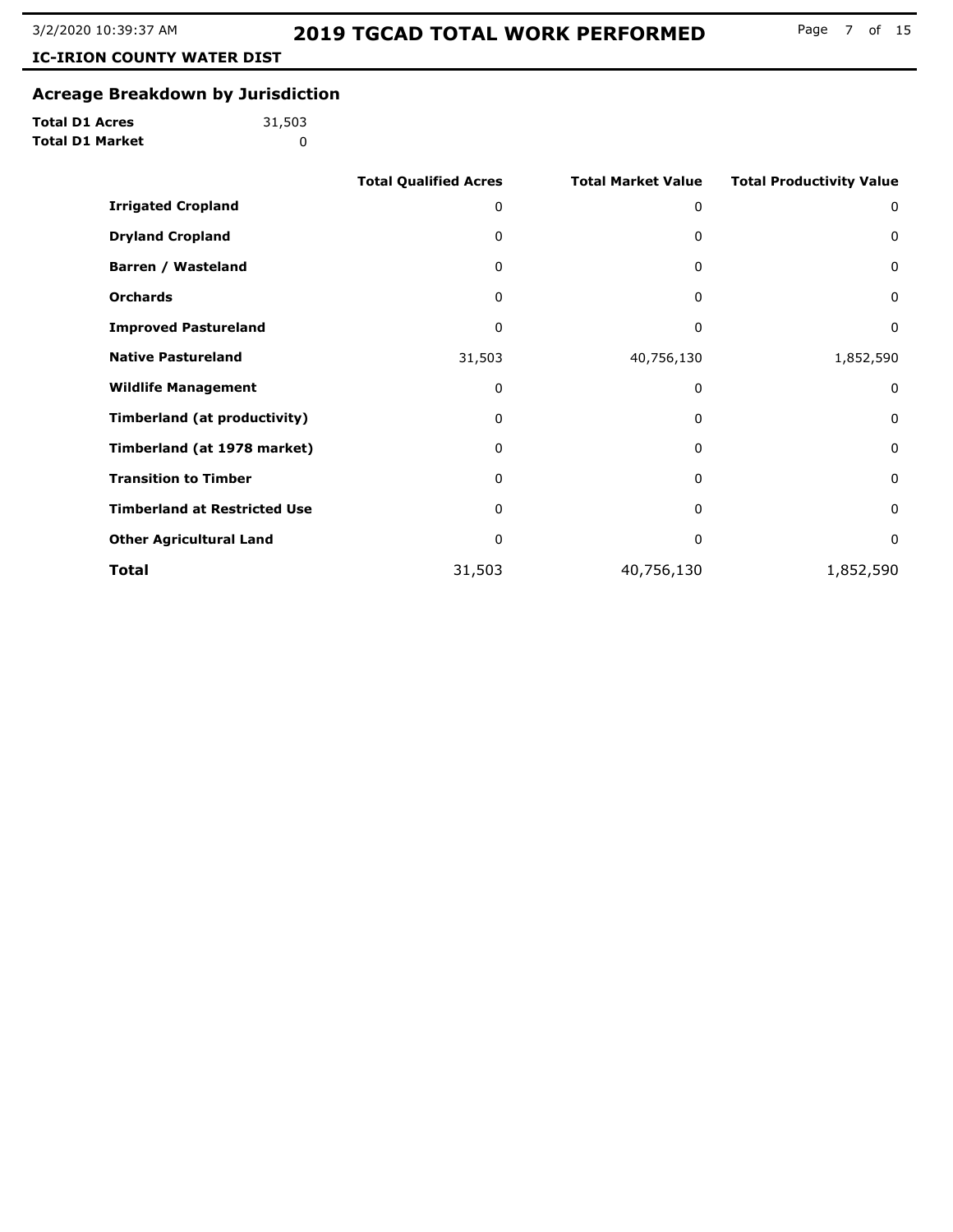**LK-LIPAN KICKAPOO WATER DIST**

#### **Acreage Breakdown by Jurisdiction**

**Total D1 Acres Total D1 Market**

**(2019)**

|                                     | <b>Total Qualified Acres</b> | <b>Total Market Value</b> | <b>Total Productivity Value</b> |
|-------------------------------------|------------------------------|---------------------------|---------------------------------|
| <b>Irrigated Cropland</b>           | 34,330                       | 120,494,667               | 18,269,317                      |
| <b>Dryland Cropland</b>             | 149,438                      | 405,920,260               | 43,038,726                      |
| Barren / Wasteland                  | 0                            | 0                         | 0                               |
| <b>Orchards</b>                     | 0                            | 0                         | $\mathbf 0$                     |
| <b>Improved Pastureland</b>         | 0                            | 0                         | 0                               |
| <b>Native Pastureland</b>           | 472,059                      | 630,496,073               | 28,935,487                      |
| <b>Wildlife Management</b>          | 35                           | 173,750                   | 2,335                           |
| Timberland (at productivity)        | 0                            | 0                         | 0                               |
| Timberland (at 1978 market)         | 0                            | 0                         | 0                               |
| <b>Transition to Timber</b>         | 0                            | 0                         | 0                               |
| <b>Timberland at Restricted Use</b> | 0                            | 0                         | 0                               |
| <b>Other Agricultural Land</b>      | 114                          | 897,840                   | 59,745                          |
| Total                               | 655,976                      | 1,157,982,590             | 90,305,610                      |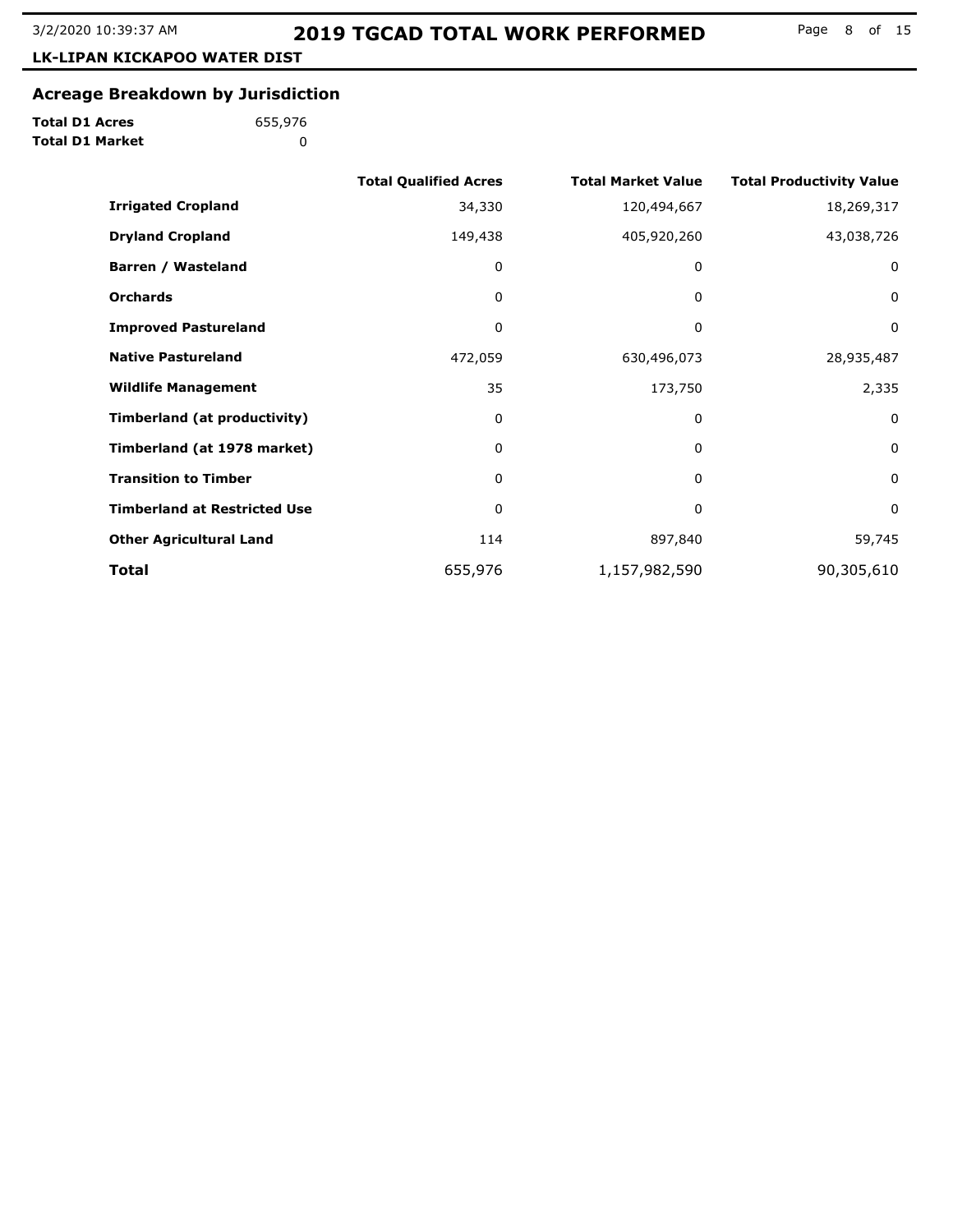**ML-MILES ISD (2019)**

# **Acreage Breakdown by Jurisdiction**

**Total D1 Acres Total D1 Market**

|                                     | <b>Total Qualified Acres</b> | <b>Total Market Value</b> | <b>Total Productivity Value</b> |
|-------------------------------------|------------------------------|---------------------------|---------------------------------|
| <b>Irrigated Cropland</b>           | 2,019                        | 6,417,230                 | 1,061,873                       |
| <b>Dryland Cropland</b>             | 17,377                       | 43,466,934                | 4,956,692                       |
| Barren / Wasteland                  | 0                            | 0                         | $\mathbf 0$                     |
| <b>Orchards</b>                     | 0                            | 0                         | $\mathbf 0$                     |
| <b>Improved Pastureland</b>         | 0                            | 0                         | 0                               |
| <b>Native Pastureland</b>           | 15,768                       | 28,721,296                | 1,003,525                       |
| <b>Wildlife Management</b>          | 0                            | 0                         | 0                               |
| Timberland (at productivity)        | 0                            | 0                         | $\mathbf 0$                     |
| Timberland (at 1978 market)         | 0                            | 0                         | $\mathbf 0$                     |
| <b>Transition to Timber</b>         | 0                            | 0                         | 0                               |
| <b>Timberland at Restricted Use</b> | 0                            | 0                         | $\mathbf 0$                     |
| <b>Other Agricultural Land</b>      | 2                            | 3,400                     | 0                               |
| Total                               | 35,166                       | 78,608,860                | 7,022,090                       |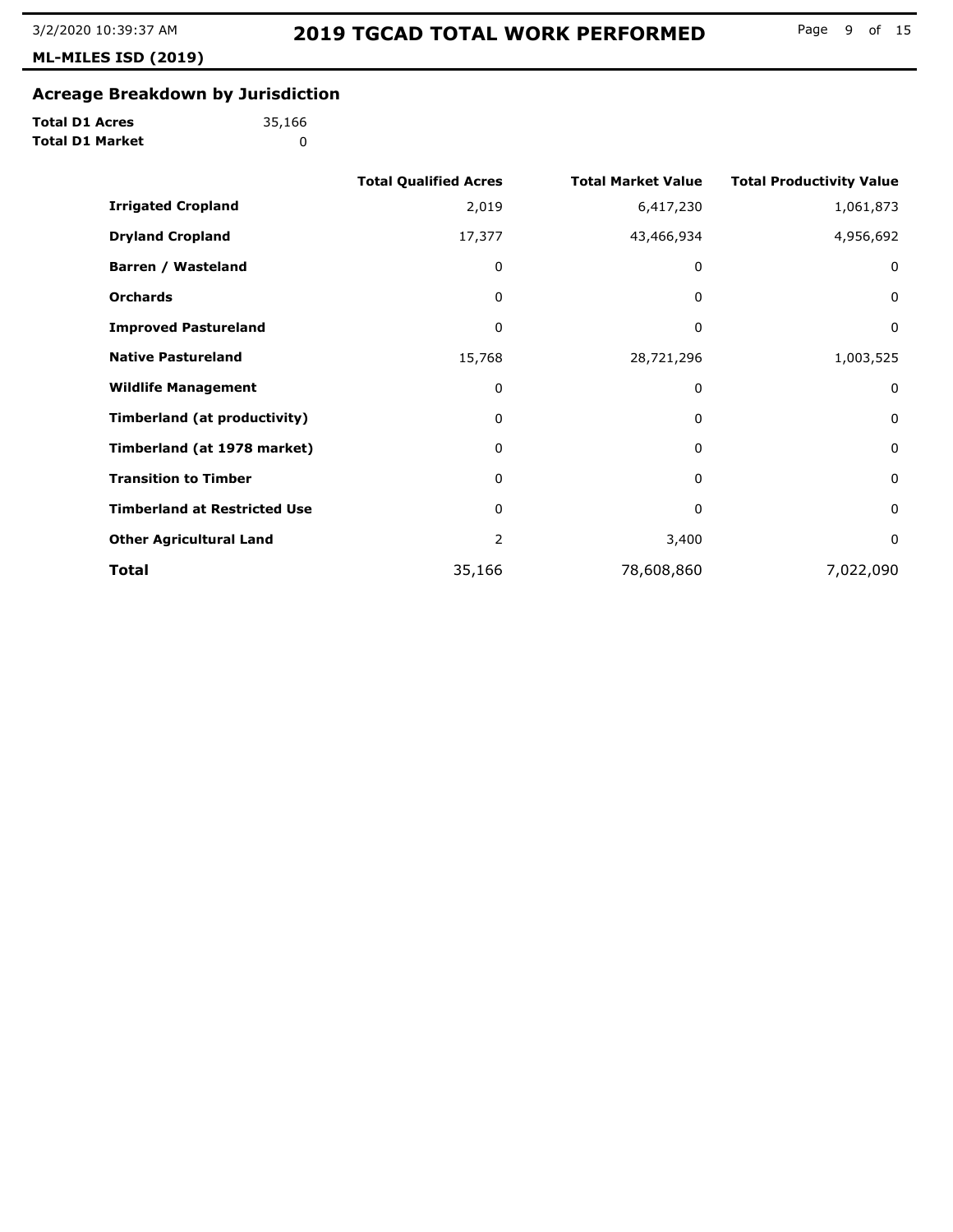**RC-RED CREEK M.U.D. (2019)**

# **Acreage Breakdown by Jurisdiction**

|  | <b>Total D1 Acres</b>  |
|--|------------------------|
|  | <b>Total D1 Market</b> |

|                                     | <b>Total Qualified Acres</b> | <b>Total Market Value</b> | <b>Total Productivity Value</b> |
|-------------------------------------|------------------------------|---------------------------|---------------------------------|
| <b>Irrigated Cropland</b>           | 110                          | 381,461                   | 58,976                          |
| <b>Dryland Cropland</b>             | 844                          | 3,367,212                 | 244,892                         |
| Barren / Wasteland                  | 0                            | 0                         | $\mathbf 0$                     |
| <b>Orchards</b>                     | 0                            | 0                         | $\mathbf 0$                     |
| <b>Improved Pastureland</b>         | 0                            | 0                         | 0                               |
| <b>Native Pastureland</b>           | 1,135                        | 4,138,777                 | 78,052                          |
| <b>Wildlife Management</b>          | 0                            | 0                         | $\mathbf 0$                     |
| Timberland (at productivity)        | 0                            | 0                         | $\mathbf 0$                     |
| Timberland (at 1978 market)         | 0                            | 0                         | $\mathbf 0$                     |
| <b>Transition to Timber</b>         | 0                            | 0                         | $\mathbf 0$                     |
| <b>Timberland at Restricted Use</b> | 0                            | 0                         | $\mathbf 0$                     |
| <b>Other Agricultural Land</b>      | 0                            | 0                         | $\mathbf 0$                     |
| <b>Total</b>                        | 2,089                        | 7,887,450                 | 381,920                         |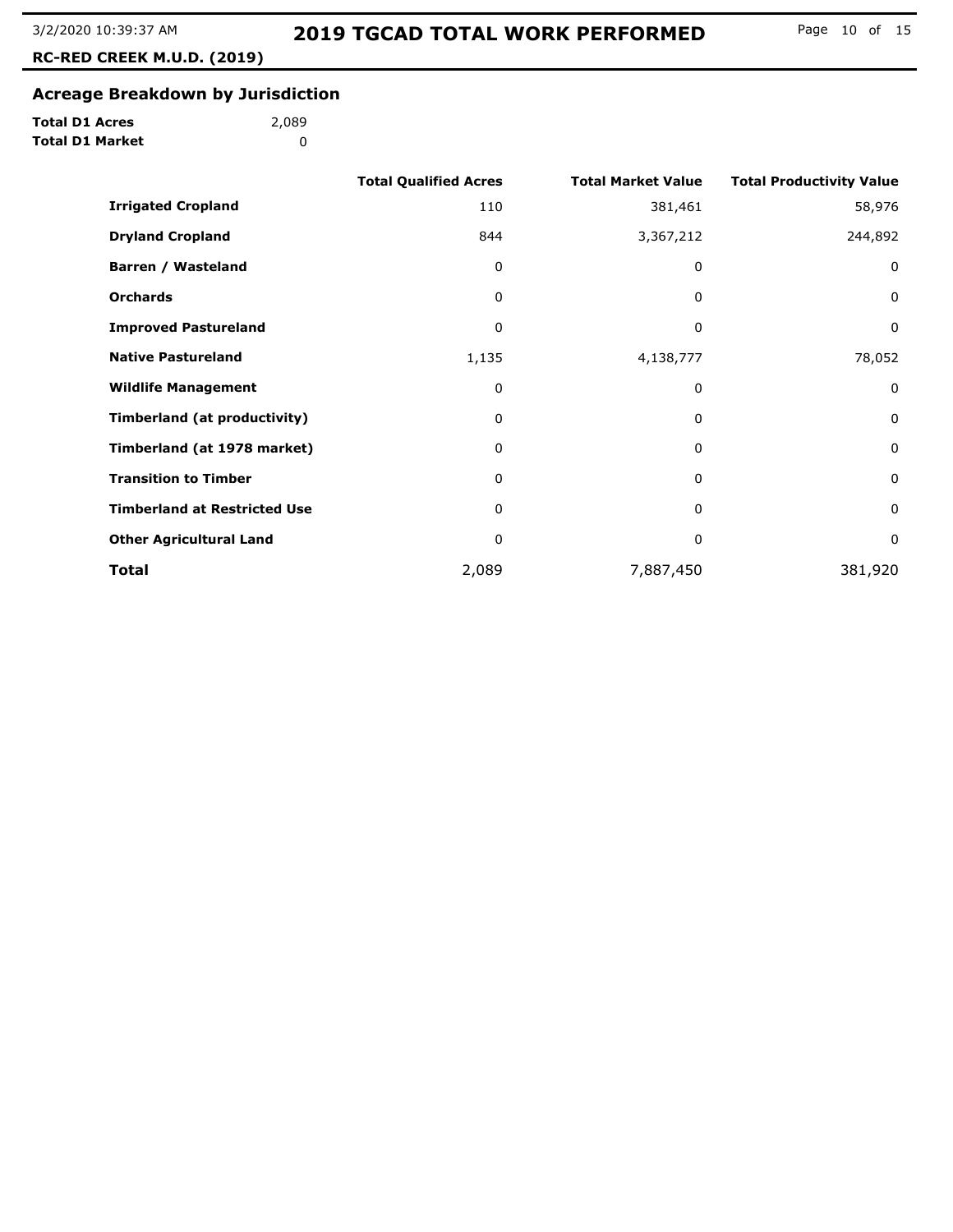**SA-SAN ANGELO ISD (2019)**

# **Acreage Breakdown by Jurisdiction**

**Total D1 Acres Total D1 Market**

|                                     | <b>Total Qualified Acres</b> | <b>Total Market Value</b> | <b>Total Productivity Value</b> |
|-------------------------------------|------------------------------|---------------------------|---------------------------------|
| <b>Irrigated Cropland</b>           | 3,469                        | 12,924,082                | 1,845,625                       |
| <b>Dryland Cropland</b>             | 10,405                       | 26,754,435                | 2,983,883                       |
| Barren / Wasteland                  | 0                            | 0                         | 0                               |
| <b>Orchards</b>                     | 0                            | 0                         | 0                               |
| <b>Improved Pastureland</b>         | 0                            | 0                         | 0                               |
| <b>Native Pastureland</b>           | 56,952                       | 88,492,273                | 3,655,602                       |
| <b>Wildlife Management</b>          | 648                          | 777,280                   | 41,430                          |
| <b>Timberland (at productivity)</b> | 0                            | 0                         | 0                               |
| Timberland (at 1978 market)         | 0                            | $\Omega$                  | $\mathbf 0$                     |
| <b>Transition to Timber</b>         | $\mathbf{0}$                 | 0                         | 0                               |
| <b>Timberland at Restricted Use</b> | 0                            | 0                         | $\mathbf 0$                     |
| <b>Other Agricultural Land</b>      | 3                            | 20,090                    | 0                               |
| Total                               | 71,477                       | 128,968,160               | 8,526,540                       |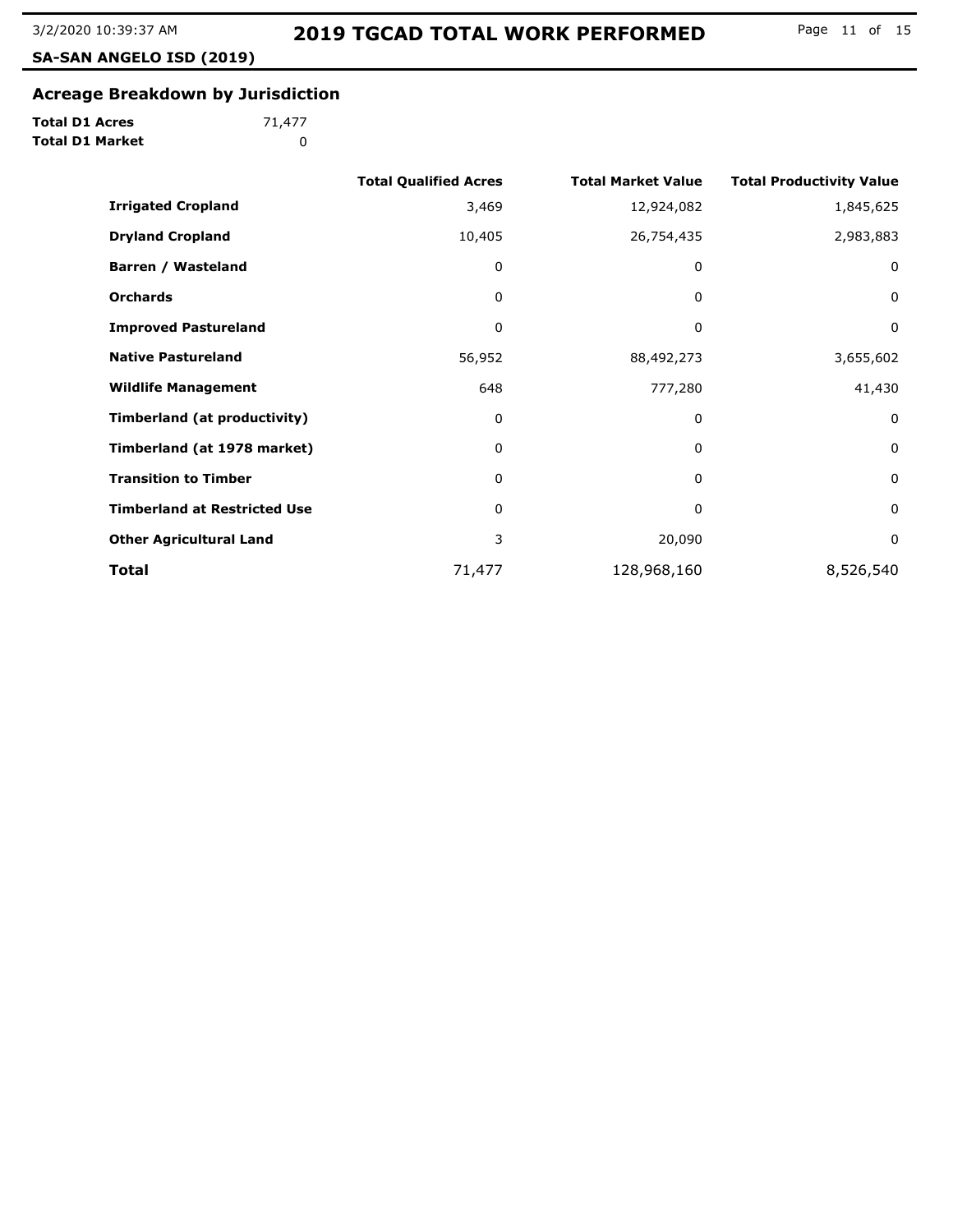**SC-STERLING COUNTY WATER DIS**

#### **Acreage Breakdown by Jurisdiction**

**Total D1 Acres Total D1 Market**

**(2019)**

|                                     | <b>Total Qualified Acres</b> | <b>Total Market Value</b> | <b>Total Productivity Value</b> |
|-------------------------------------|------------------------------|---------------------------|---------------------------------|
| <b>Irrigated Cropland</b>           | 120                          | 108,002                   | 64,119                          |
| <b>Dryland Cropland</b>             | 100                          | 150,749                   | 29,156                          |
| Barren / Wasteland                  | 0                            | 0                         | $\mathbf 0$                     |
| <b>Orchards</b>                     | 0                            | $\mathbf{0}$              | $\mathbf 0$                     |
| <b>Improved Pastureland</b>         | 0                            | 0                         | $\mathbf 0$                     |
| <b>Native Pastureland</b>           | 9,885                        | 17,546,589                | 617,975                         |
| <b>Wildlife Management</b>          | 0                            | 0                         | $\mathbf 0$                     |
| <b>Timberland (at productivity)</b> | 0                            | 0                         | $\mathbf 0$                     |
| Timberland (at 1978 market)         | 0                            | $\Omega$                  | 0                               |
| <b>Transition to Timber</b>         | 0                            | 0                         | 0                               |
| <b>Timberland at Restricted Use</b> | 0                            | 0                         | $\mathbf 0$                     |
| <b>Other Agricultural Land</b>      | 0                            | 0                         | $\mathbf 0$                     |
| Total                               | 10,105                       | 17,805,340                | 711,250                         |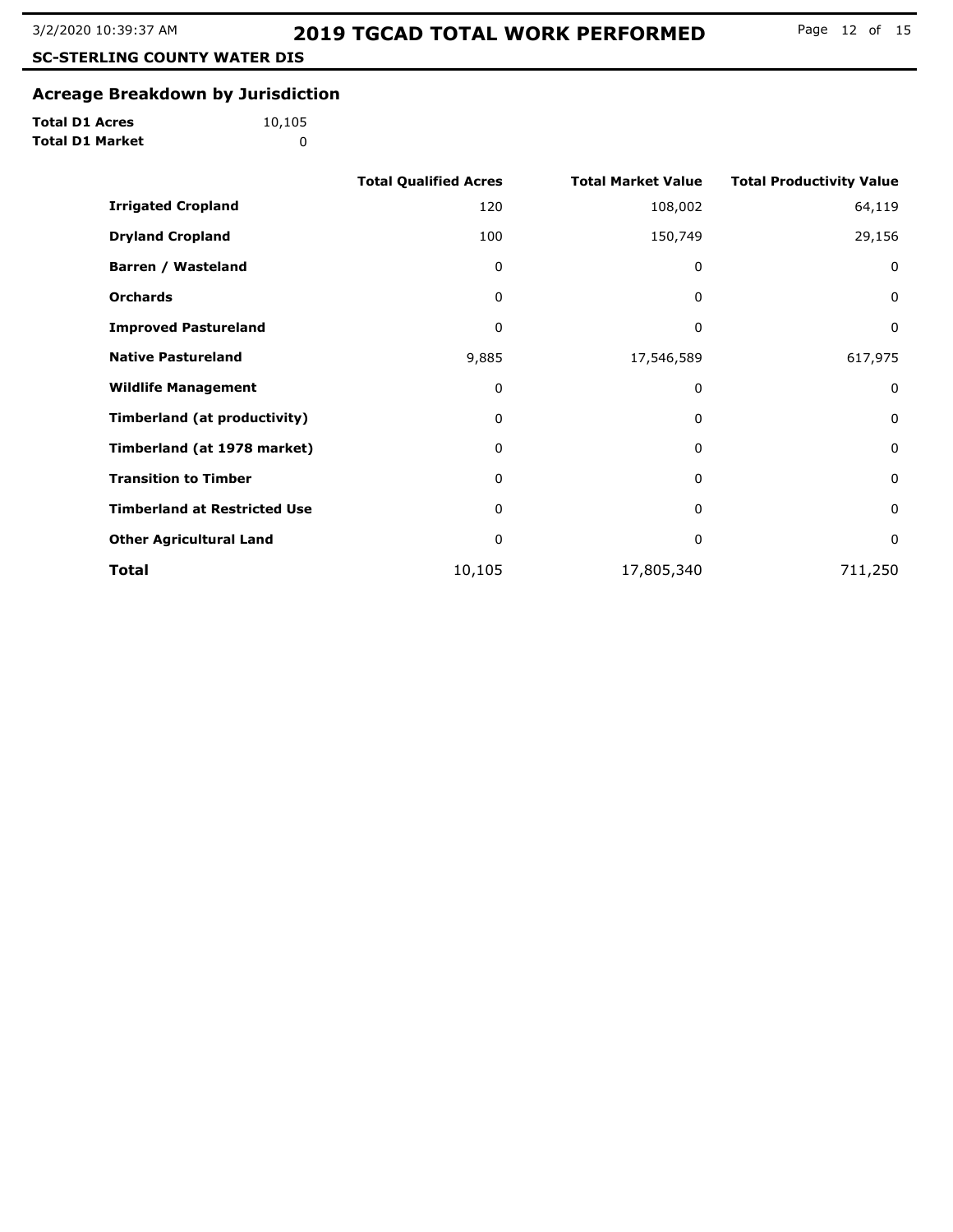**VB-VERIBEST ISD (2019)**

# **Acreage Breakdown by Jurisdiction**

**Total D1 Acres Total D1 Market**

|                                     | <b>Total Qualified Acres</b> | <b>Total Market Value</b> | <b>Total Productivity Value</b> |
|-------------------------------------|------------------------------|---------------------------|---------------------------------|
| <b>Irrigated Cropland</b>           | 14,733                       | 46,131,474                | 7,836,417                       |
| <b>Dryland Cropland</b>             | 25,316                       | 64,307,423                | 7,271,265                       |
| Barren / Wasteland                  | 0                            | 0                         | 0                               |
| <b>Orchards</b>                     | 0                            | 0                         | 0                               |
| <b>Improved Pastureland</b>         | 0                            | 0                         | 0                               |
| <b>Native Pastureland</b>           | 23,768                       | 44,276,873                | 1,551,918                       |
| <b>Wildlife Management</b>          | 0                            | 0                         | 0                               |
| Timberland (at productivity)        | 0                            | 0                         | 0                               |
| Timberland (at 1978 market)         | 0                            | 0                         | $\mathbf 0$                     |
| <b>Transition to Timber</b>         | 0                            | 0                         | 0                               |
| <b>Timberland at Restricted Use</b> | 0                            | 0                         | $\mathbf 0$                     |
| <b>Other Agricultural Land</b>      | 0                            | 0                         | 0                               |
| Total                               | 63,817                       | 154,715,770               | 16,659,600                      |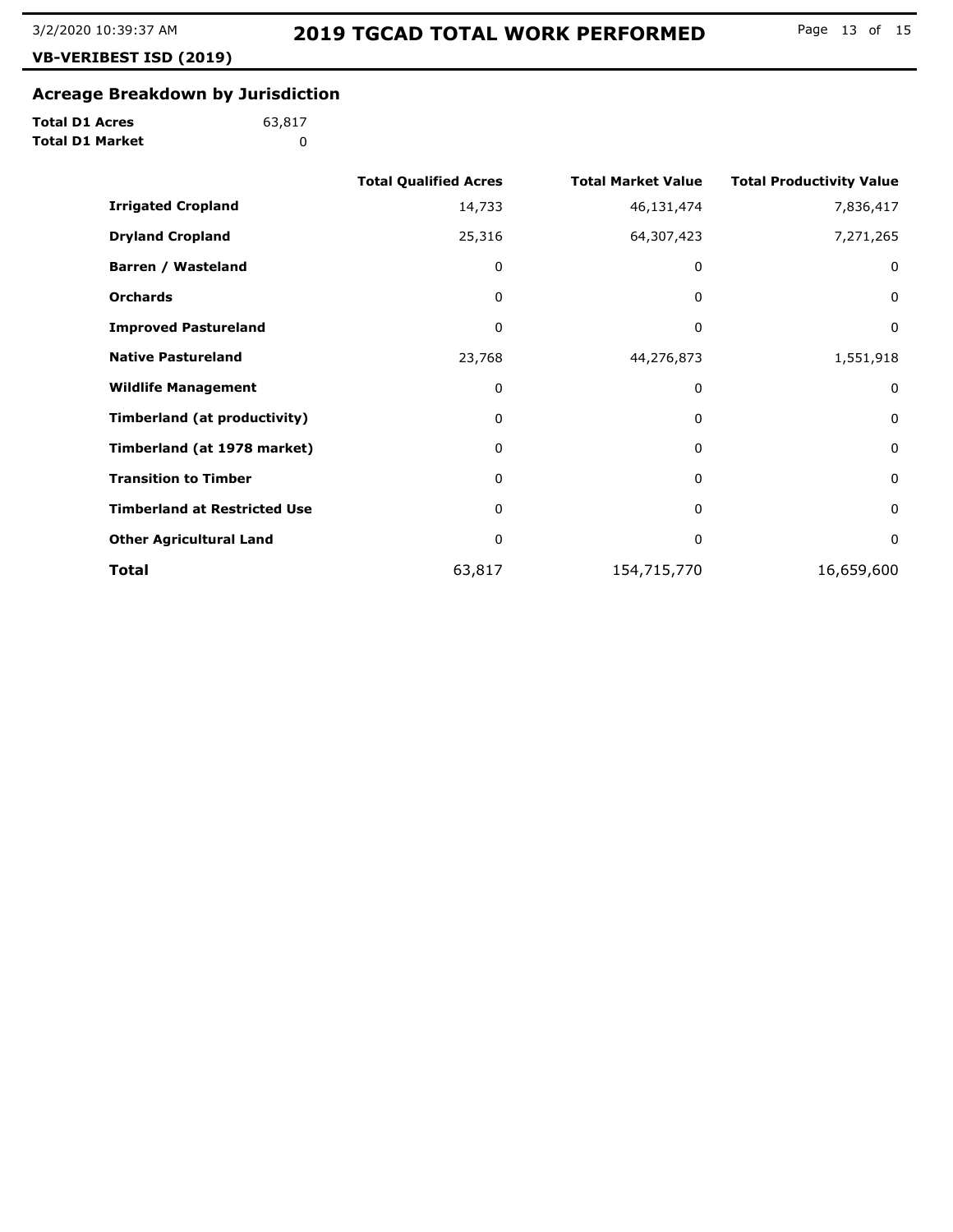**WL-WALL ISD (2019)**

# **Acreage Breakdown by Jurisdiction**

**Total D1 Acres Total D1 Market**

|                                     | <b>Total Qualified Acres</b> | <b>Total Market Value</b> | <b>Total Productivity Value</b> |
|-------------------------------------|------------------------------|---------------------------|---------------------------------|
| <b>Irrigated Cropland</b>           | 14,064                       | 53,447,215                | 7,499,820                       |
| <b>Dryland Cropland</b>             | 98,537                       | 278,487,977               | 28,444,033                      |
| Barren / Wasteland                  | 0                            | 0                         | 0                               |
| <b>Orchards</b>                     | 0                            | 0                         | 0                               |
| <b>Improved Pastureland</b>         | 0                            | 0                         | 0                               |
| <b>Native Pastureland</b>           | 135,502                      | 172,687,438               | 8,348,187                       |
| <b>Wildlife Management</b>          | 0                            | 0                         | 0                               |
| <b>Timberland (at productivity)</b> | 0                            | 0                         | 0                               |
| Timberland (at 1978 market)         | 0                            | 0                         | 0                               |
| <b>Transition to Timber</b>         | 0                            | 0                         | 0                               |
| <b>Timberland at Restricted Use</b> | 0                            | 0                         | $\mathbf 0$                     |
| <b>Other Agricultural Land</b>      | 0                            | 0                         | 0                               |
| Total                               | 248,103                      | 504,622,630               | 44,292,040                      |